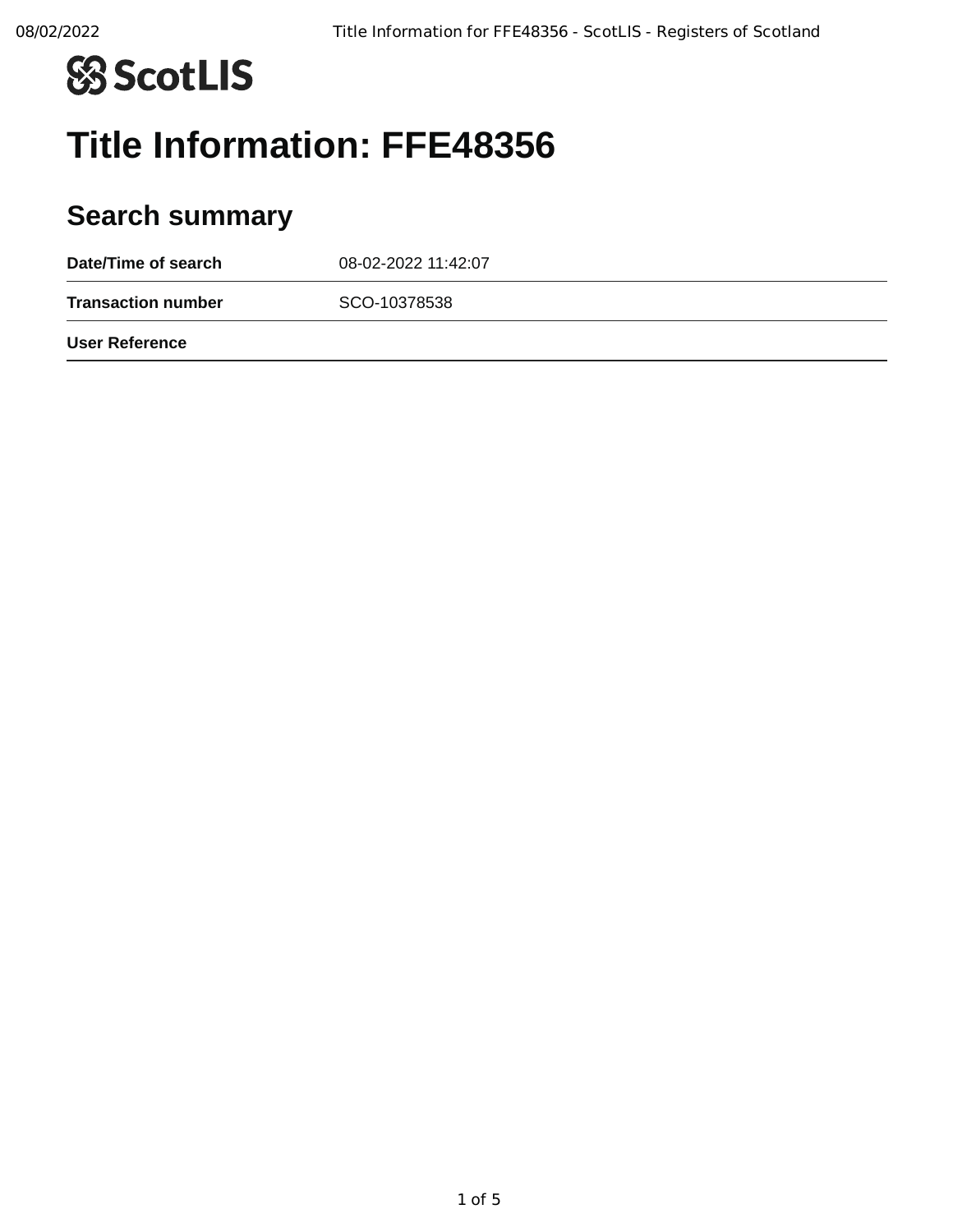## **Section A**

#### **FFE48356**

Property

| Date of first registration  | 21-06-2001                                                                                                                                                                                                                                                        |
|-----------------------------|-------------------------------------------------------------------------------------------------------------------------------------------------------------------------------------------------------------------------------------------------------------------|
| Date title sheet updated to | 21-06-2001                                                                                                                                                                                                                                                        |
| <b>Hectarage Code</b>       | 0                                                                                                                                                                                                                                                                 |
| <b>Interest</b>             | <b>PROPRIETOR</b>                                                                                                                                                                                                                                                 |
| <b>Map Reference</b>        | NO2318                                                                                                                                                                                                                                                            |
| <b>Title Number</b>         | FFE48356                                                                                                                                                                                                                                                          |
| <b>Cadastral Unit</b>       | FFE48356                                                                                                                                                                                                                                                          |
| <b>Sasine Search</b>        | 40801                                                                                                                                                                                                                                                             |
| <b>Property address</b>     | 26 HIGH STREET, NEWBURGH, CUPAR KY146AQ                                                                                                                                                                                                                           |
| <b>Description</b>          | Subjects 26 HIGH STREET, NEWBURGH, CUPAR KY14 6AQ edged red<br>on the Title Plan. Together with a servitude right of pedestrian and vehicular<br>access to and egress from the subjects in this Title by way of the areas of<br>ground tinted brown on said plan. |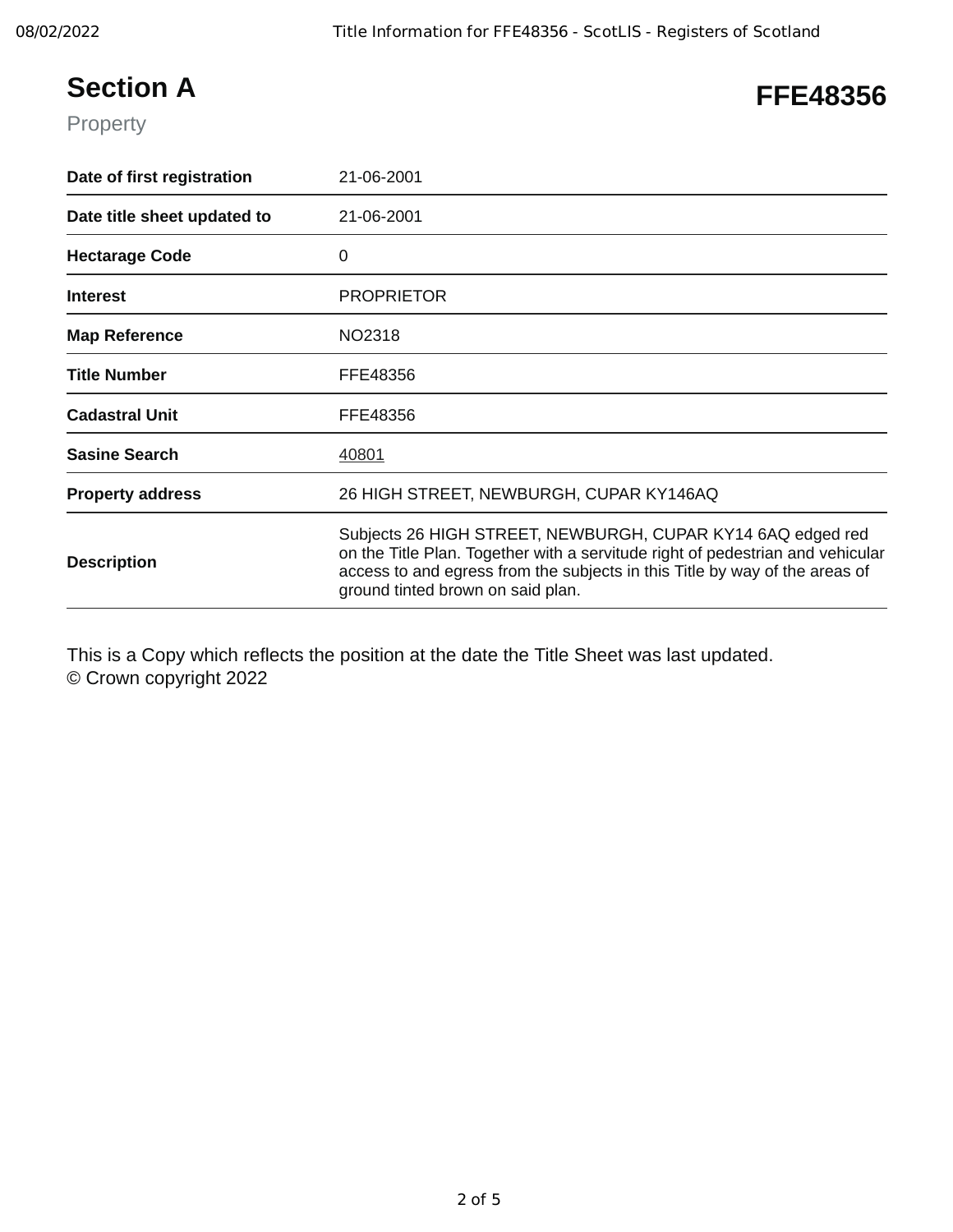### **Section B**

### **FFE48356**

Proprietorship

ANDREW JAMES HOWISON MCKENZIE-SMITH and HELEN RUTH MCKENZIE-SMITH spouses, Myres Castle Cottage Myres Castle, Auchtermuchty, Cupar, equally between them.

| <b>Entry number</b>  |                                                                                                                                                                                                                                                  |
|----------------------|--------------------------------------------------------------------------------------------------------------------------------------------------------------------------------------------------------------------------------------------------|
| Date of registration | 21-06-2001                                                                                                                                                                                                                                       |
| Date of Entry        | 08-06-2001                                                                                                                                                                                                                                       |
| <b>Consideration</b> | £75000                                                                                                                                                                                                                                           |
| <b>Notes</b>         | 1. There are in respect of the subjects in this Title no subsisting occupancy<br>rights, in terms of the Matrimonial Homes (Family Protection) (Scotland) Act<br>1981, of spouses of persons who were formerly entitled to the said<br>subjects. |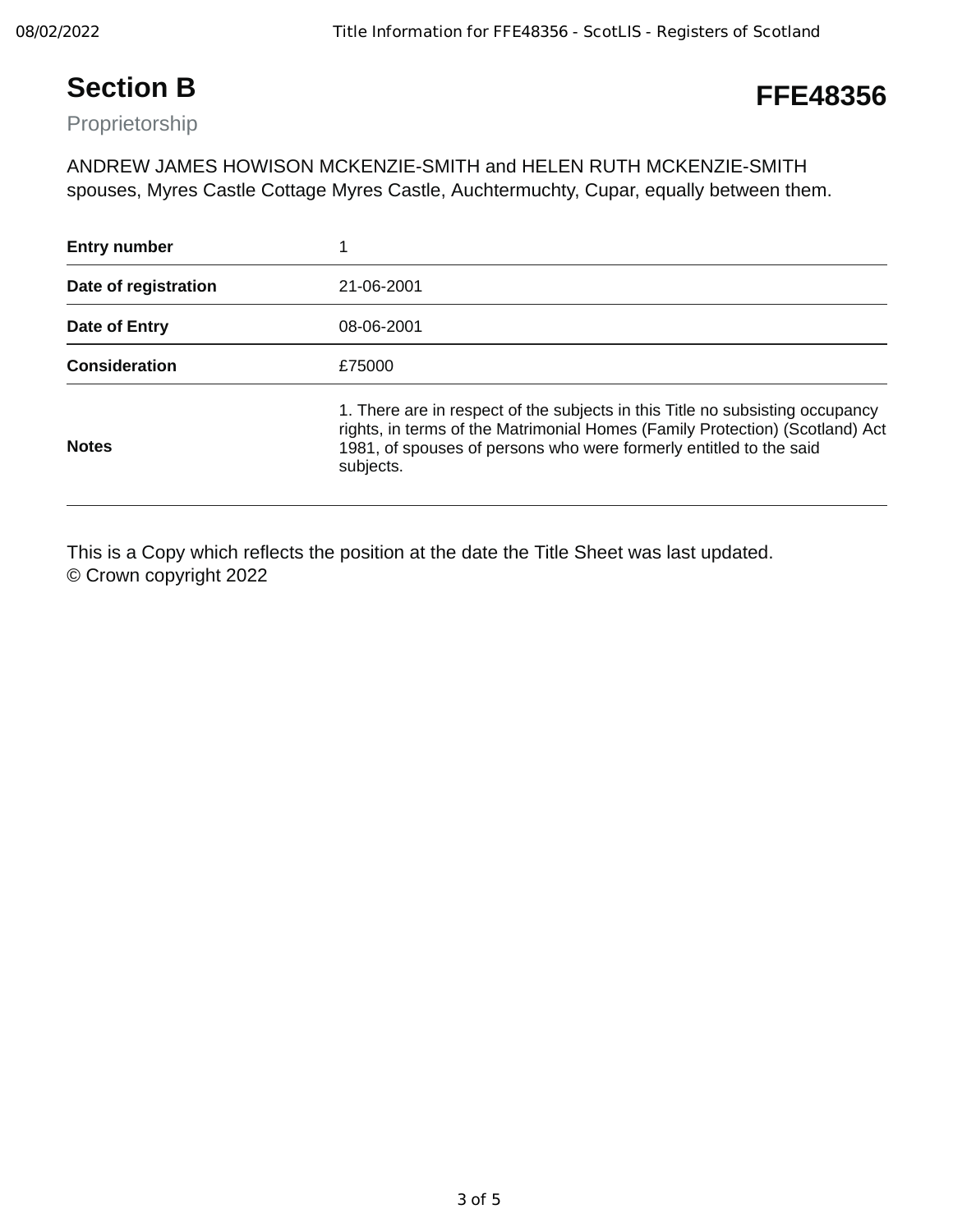| <b>Section C</b><br><b>Securities</b> | FFE48356                                                                                                                                                                                                                                                                      |
|---------------------------------------|-------------------------------------------------------------------------------------------------------------------------------------------------------------------------------------------------------------------------------------------------------------------------------|
| <b>Entry number</b>                   |                                                                                                                                                                                                                                                                               |
| <b>Specification</b>                  | Standard Security by said ANDREW JAMES HOWISON MCKENZIE-<br>SMITH and HELEN RUTH MCKENZIE-SMITH to NORTHERN ROCK PLC<br>(company Number 6952311) incorporated under the Companies Acts,<br>Registered Office Northern Rock House, Gosforth, Newcastle Upon Tyne<br>$NE3$ 4PL. |
| Date of registration                  | 21-06-2001                                                                                                                                                                                                                                                                    |